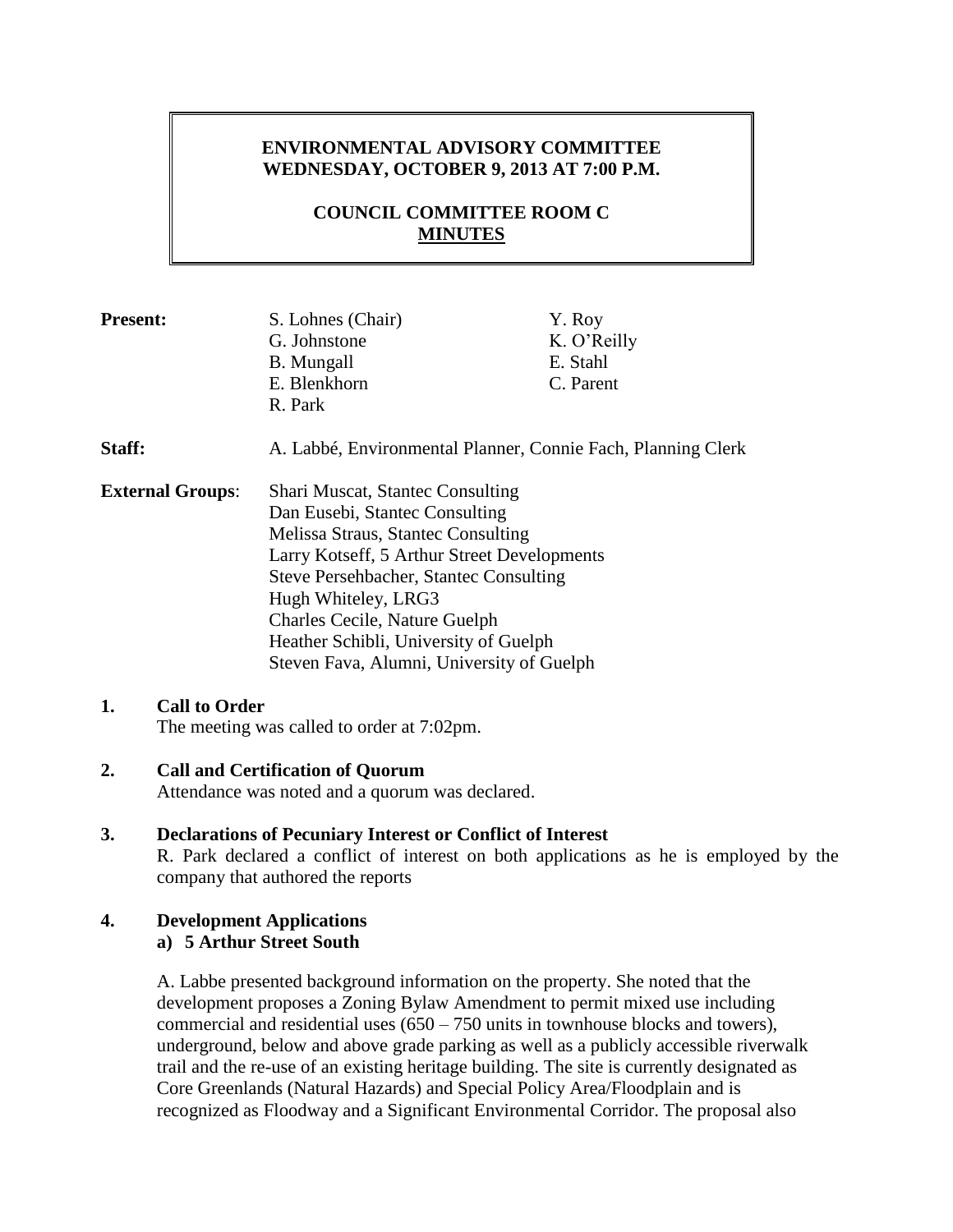seeks an Official Plan Amendment to policy 6.9.5.1a) to permit development within 30 m of the river's edge.

Melissa Straus requested acceptance of the EIS noting:

- The development is an overall improvement of the existing condition of the site.
- The required setback currently in the OP was not previously in place. She noted the lack of upstream and downstream fish movement.
- LID measures to address run-off
- Bird friendly guidelines for building would be encouraged
- No negative impact to wildlife

Larry Kotseff supported acceptance of the EIS noting:

- The proposed 15m setback is adequate
- The 15m walkway would be dedicated to the City and may then become the City's responsibility to develop. A master plan needs to be completed and determination of responsibility of this attribute would need to be decided.
- The heritage building would not be developed until later in the process
- Phase 1 of 4+ phases would be submitted for site plan approval early in 2014

-

EAC members questioned the integrity of the existing wall to be retained and were assured that a study would be prepared. They wanted to know what flood conditions are to be applied in the study and what measures are being taken to protect the wall. Larry responded that ongoing hard/soft cap inspections would be required, bi-annual underground inspections would be required and any deficiencies would have to be rectified and reports on the status sent to the Ministry of the Environment, as per the Certificate of Property Use (CPU). This would be the owners' responsibility. The EAC highlighted the importance of understanding the integrity of the wall, despite the CPU, from the City's perspective.

The Committee inquired about the Trunk Sewer that crosses the Speed River. It was clarified that an EA is being led by the City's Engineering Dept on the Arthur Street trunk sewer. They are looking at alternative alignments which includes alternatives that don't cross the river at this location. This EA would be looking at decommissioning the existing sewer line that crosses the Speed, should an alternative be chosen that precludes it.

The Committee inquired about the possibility of having a pedestrian crossing at the Guelph Junction Railway (GJR). Larry advised that they would be entering discussions in an attempt to get permission from Guelph Junction Railway to allow crossing of the existing tracks.

The Committee deliberated about the 15 m setback and whether or not it would be adequate to protect the integrity of the river. It was decided that the conceptual information requested would provide clarity on this issue.

Moved by E. Stahl and seconded by K. O'Reilly,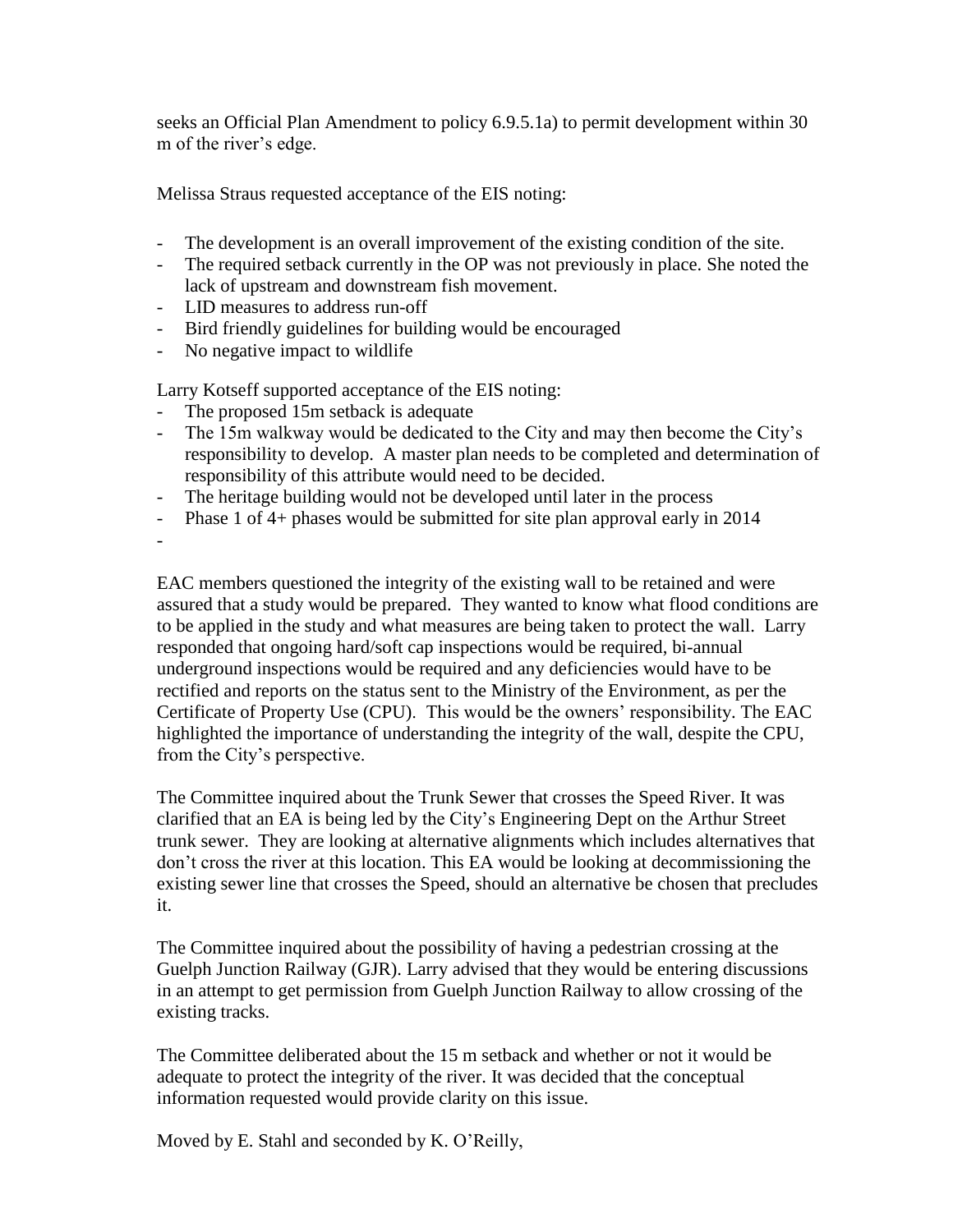**"That**

- **a) It be demonstrated that the development will not negatively impact fish habitat for the long term;**
- **b) It be demonstrated that the corridor enhancements and public trail can be accommodated within the proposed setback;**
- **c) The potential/proposed use for the existing heritage building is clarified;**
- **d) An assessment of the structural integrity of the river wall under flood conditions by a professional engineer is provided.**

**Motion Carried 8 in favour, 0 against**

#### **4b. 50 Stone Road West**

A. Labbe presented background information on the proposed residential development to rezone the site to allow 19 residential units.

Hugh Whitely spoke as a delegation requesting that EAC not support/accept the EIS for the proposed development. He noted that the meadow provides valuable habitat biodiversity and has buffer and linkage functions for the PSW, Significant valleyland and Significant Woodland that surround the meadow to the south, west and north and is a needed component of the NHS as the connective link between these NHS components and the larger natural area (surrounding the Torrence Creek swamp) that is directly across Victoria Road to the east. The EIS does not demonstrate that removal of the meadow does not severely degrade the quality of the Guelph's Natural Heritage System and its components that surround it. He further cautioned that this development could endanger the Carter wells to the east which draw water from the shallow groundwater system.

A letter from Judy Martin, Sierra Club of Canada dated October 8, 2013, was circulated to members for their information. A letter from Nature Guelph dated July 5, 2013 was circulated for information.

Shari Muscat and Dan Eusebi from Stantec addressed the Committee recommending that they support the application and allow the outstanding issues to be dealt with at the EIR stage. They indicated that amphibian and breeding bird surveys have been undertaken and that there is no requirement for assessment of fish habitat. They advised that the SWM requirement was not identified at the beginning of the process.

Committee members indicated that there was not adequate evidence to support Stantec's conclusions that certain species did not exist on the site and indicated that they would not support this claim without evidence or rationale as to why surveys were not carried out. Reference was made to the possible negative influence this could be on the Carter Well as no reports have been submitted to address what is happening underground. Water balance should be brought into the report and not just in the SWM Report. Members were apprehensive of the proposed 15m buffer being proposed and indicated that the buffer assessment was lacking key components such as identification of the stressors, the purpose and function of the buffer and a buffer width